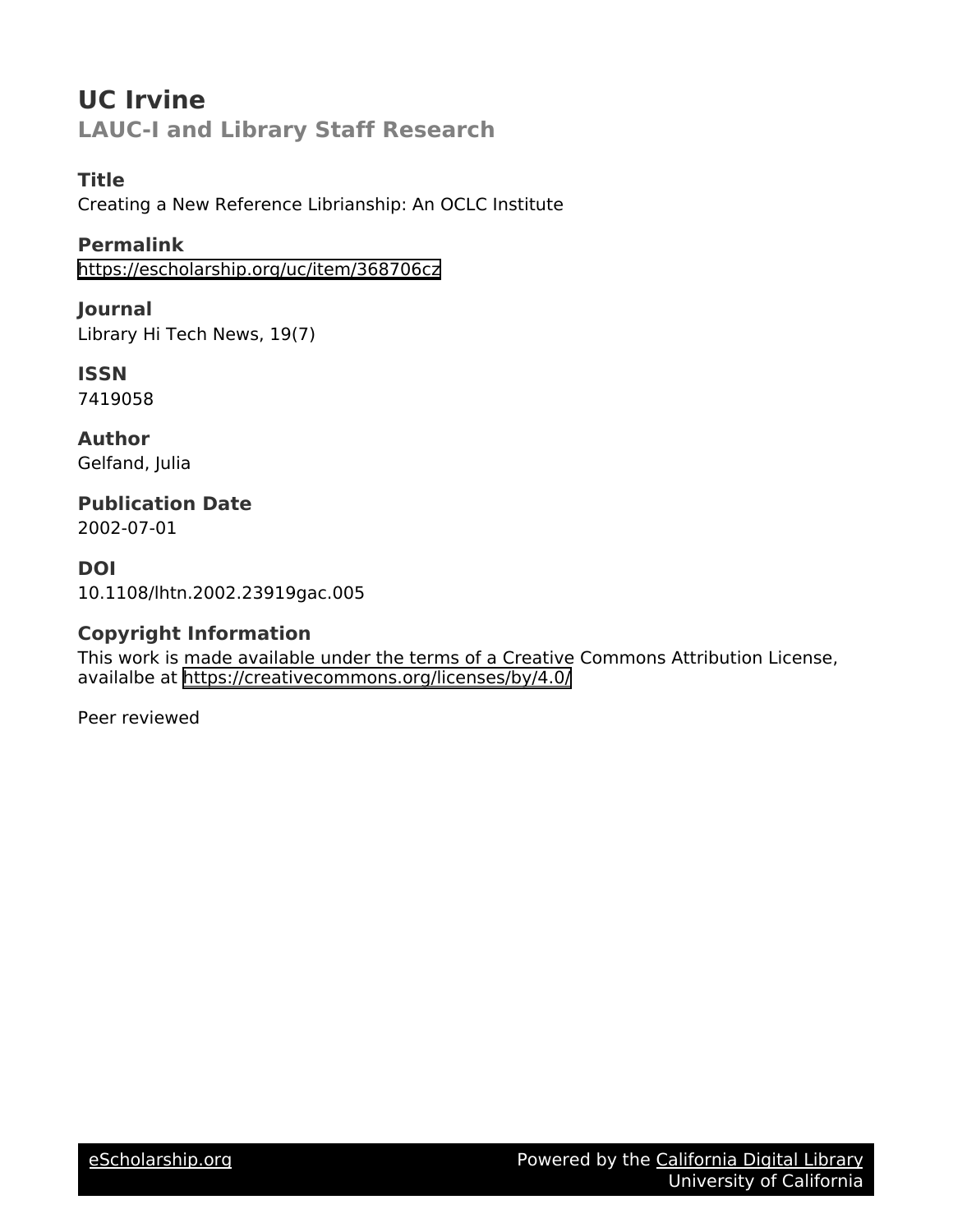#### Creating a New Reference Librianship: An OCLC Institute

Julia Gelfand, (2002) "Creating a New Reference Librianship: An OCLC Institute", Library Hi Tech News, Vol. 19 Issue: 7.

#### **Creating a New Reference Librianship: An OCLC Institute**

#### **Julia Gelfand**

The OCLC Research Institute (www.oclc.org/research) hosts a variety of programs and, research projects, and releases numerous important publications each year on a vareity of topics. In addition, it holds professional development seminars on various themes. This most recent seminar highlighted ideas that will influence the new models of reference librarianship that must emerge if we, as members of a profession, seek to thrive and survive with more competition for information provision from the Web. Thus, this seminar, held May 20-22, 2002 at the new Lied Library at the University of Nevada, Las Vegas (http://www.library.unlv.edu/) provided the forum for one strategy about how to rethink reference services and collections. Holding this seminar in such a new physical facility that just opened over a year ago forces one to wonder whether the assignment of space in a library will continue to be configured to house collections of millions of physical objects. Or will libraries indeed become more of a digital presence containing more and more terminals and wireless connections so access will be even more pronounced. If this visit to UNLV is any indication, we will see more libraries designing space to meet the needs of an even greater user community inclined to access information in the "here and now." We are truly at a crossroads where print and electronic content collide – there is clearly room for both as we see more of an emphasis on the e-environment. This convergence was precisely the point of this seminar.

Attending a seminar hosted by OCLC promised several things that convinced me to attend. First, that I would likely encounter colleagues from other library environments, enriching the case studies and discussion with experiences from their point of operation. Second, I would gain some insight into how OCLC is thinking about public services, not only about technical services and collections, the platforms on which they built their legacy and enterprise. I was not disappointed in the first assumption, but the enrollment was, as could be expected, composed mostly of academic librarians with a smattering of public and special librarians. However, when it came to the role of OCLC entertaining some leadership in this arena, public services is not driving the action; instead it is the element of bibliographic control or resource description (formerly known as cataloging) using metadata to position itself.

Martin Dillon, the retired former director of the OCLC Research Institute, was the course instructor and leader. The curriculum was intended to stress how reference services have changed due to the proliferation of Web resources and dependency on them. Thus, the migration from cataloging and traditional reference to knowledge access management was the jist of the content. Knowledge access management is defined as the convergence or intersection of cataloging and reference to form this new practice that responds to new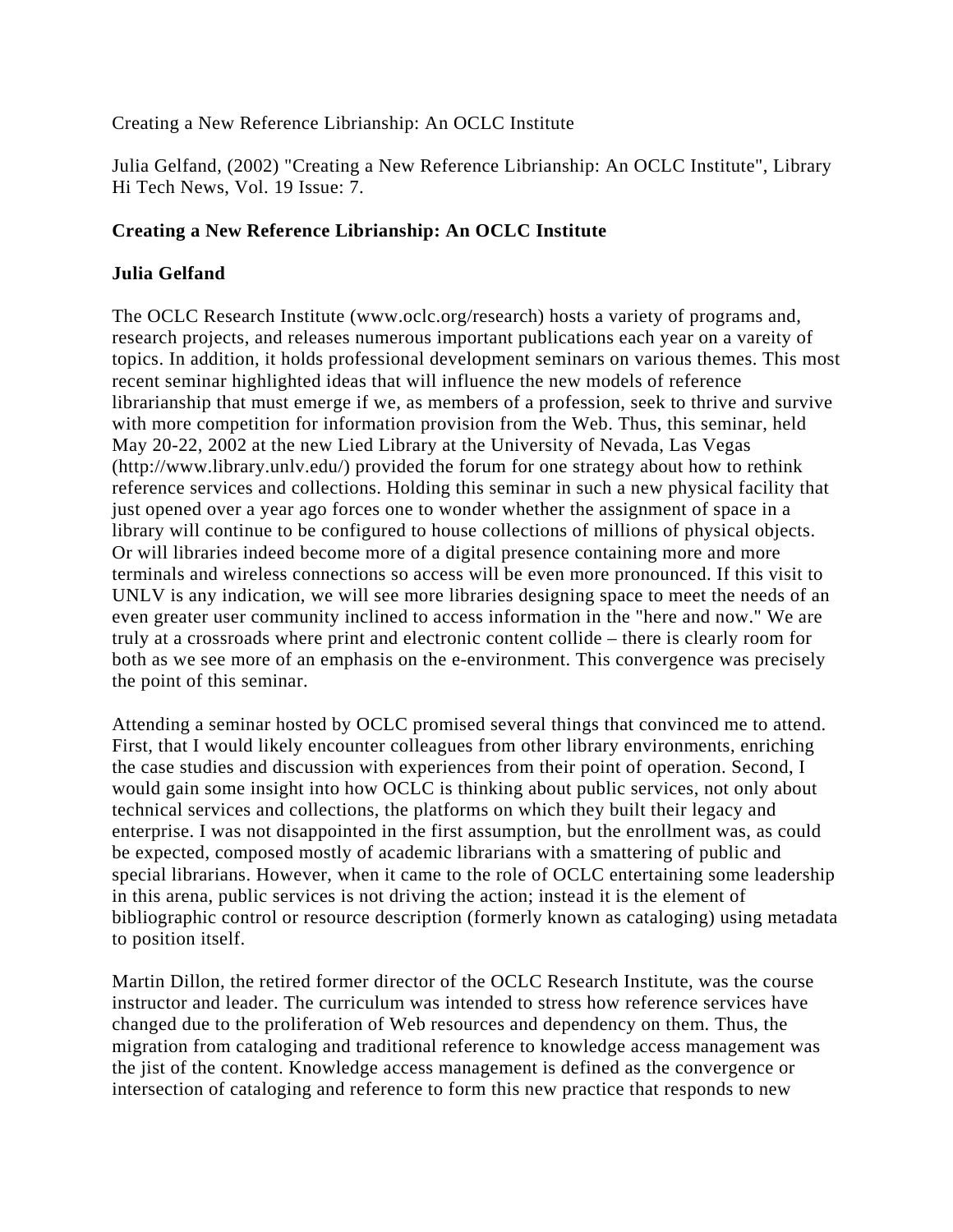methodologies or approaches to information. In fairness, one must share what a complex process that is and that it is no simple feat to reinvent library services that can scale easily to serve the diverse constituencies that all libraries have.

The meta-questions that must be addressed include:

- 1. What changes will knowledge industries undergo in the near future?
- 2. What are the consequences for libraries? How will they treat:
- collections;
- cataloging;
- reference?

One definition of knowledge management suggests that it is a "discipline that promotes an integrated approach to identifying, capturing, evaluating, retrieving and sharing all of an enterprise's information assets." If library science is a "discipline that promotes an integrated approach to identifying, capturing, evaluating, retrieving and sharing all of a society's knowledge and information assets," then the course set up its objective to be to define the goal of knowledge management as:

- 1. To deliver everything a knowledge user needs to achieve his or her objective.
- 2. Where, when and how the user wishes:
- Where anywhere the Web goes.
- $\bullet$  When  $-24/7$ .
- $\bullet$  How in all formats and products, emphasizing e-content.

So these goals force a major rethinking. Many of us are already familiar with and practicing new methods to reach and serve users. The most prevalent one is that we are communicating with our users in alternative and different ways. In addition to offering a traditional reference desk service that requires the user to come to the library, we are offering reference assistance by telephone, fax, e-mail, off-the-desk research consultation, various forms of instruction, and by the Web utilizing tools and software that allow for chat, and face-to-face interaction.

In the spirit of being more customer responsive, customer relationship management (CRM) was introduced, as were different methods of describing and classifying Web documents. The work of IFLA's Standing Committee on Cataloging via the Final Report of "Functional requirements for bibliographic records (FRBR)" and the work at the Library of Congress force the question, "why catalog at all?" This institute spent a fair amount of time exploring metadata schemes such as the Dublin Core that can capture knowledge and provide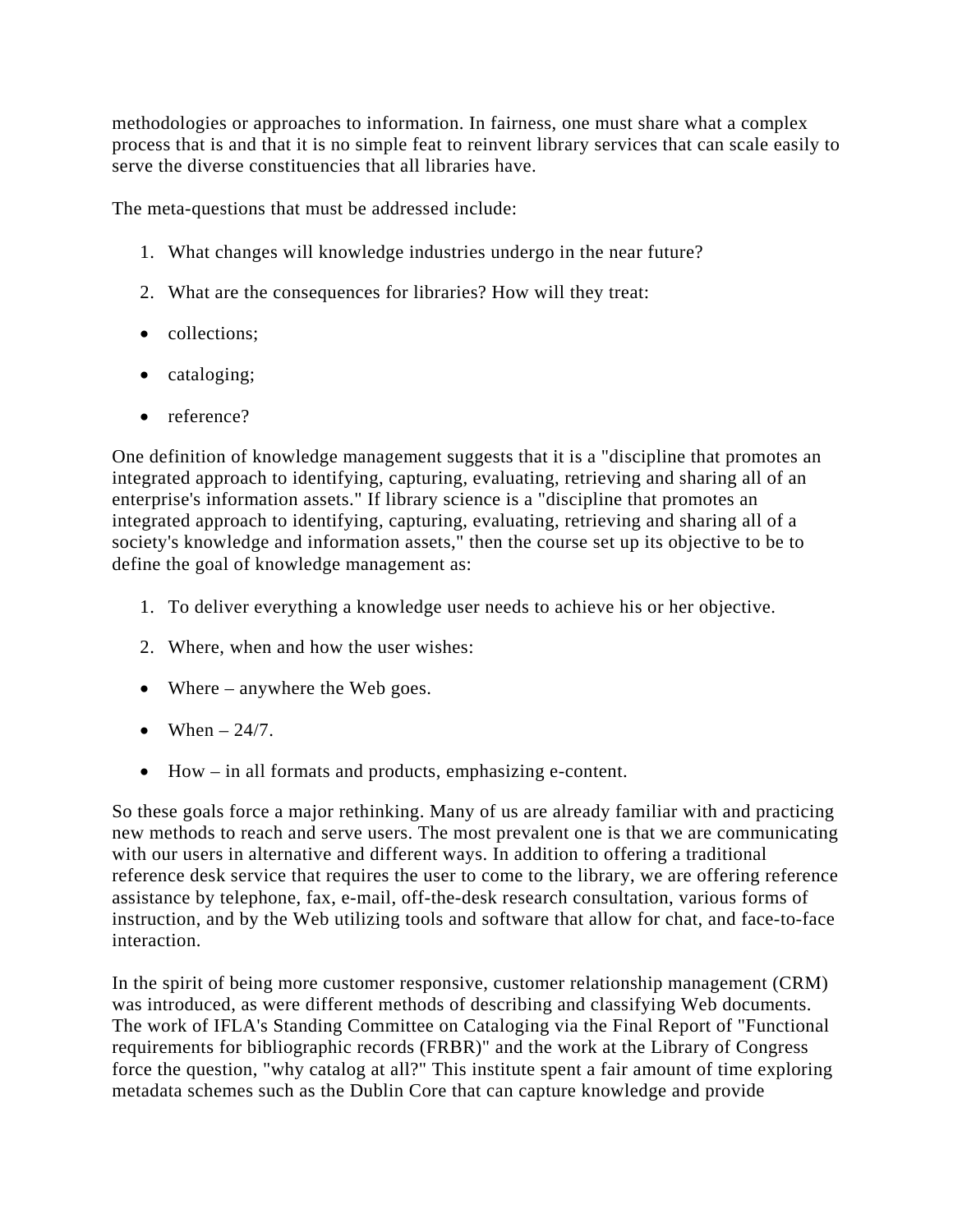description by using metadata. The transition between different mark-up languages, such as SGML, HTML and now XML forces the question of whether "MARC is really dead." As more library catalogs begin to enter masses of Web sites in their OPACs one needs to study MARC vs XML for how to record the appropriate metadata. For reference librarians this content may have been new, as few reference librarians have strong cataloging backgrounds and can dissect the elements of a record to the levels of specificity that make the elements so critical.

Trends in static linking are best illustrated by SFX, covered in several previous issues of LHTN, where the OpenURL selects appropriate links through collaborative system control in a framework that offers options for ILL, OPAC holdings, database contents, citations, eTOC of books and other materials, fulltext and e-print archives, and obviously Web content. This increased interoperability transports metadata or keys to access metadata for the desired object.

Within the reference service model, over the past couple of years, we have seen a proliferation of disintermediated virtual reference models launched through search engines (AskERIC, AskJeeves, RefDesk.com, Xrefer.com, Stumpers.com, and other reference interfaces), e-mail reference practices, and different uses of reference in real time that to date include instant messaging, chat and advanced online reference systems. At this Institute, demonstrations of the eGain software by Library Systems & Services, Inc, (LSSI) took place (www.lssi.com/virtual/) and discussions about how to launch, grow and manage this version of online virtual reference. Other resources that were shared include:

- Assessing Quality in Digital Reference (www.quartz.syr.edu/quality/).
- Building the Virtual Reference Desk Conference Proceedings (www.loc.gov/rr/digiref/webcasts/).
- Virtual Reference Desk 3rd Annual Conference October 2001 (www.vrd.org/conferences/VRD2001/proceedings/).
- Index of Chat Reference Software (http://pages.prodigy.net/tabo1/chatsoftware.htm).
- Librarians Index to the Internet (http://www.lii.org/).
- Live Reference Bibliography (www.public.iastate.edu/~CYBERSTACKS/LiveRef.htm).
- $\odot$  OCLC CORC (www.oclc.org/corc/).
- Ready for Reference pilot project Final Report (www.lis.uiuc.edu/~bsloan/read4ref.htm).
- $\bullet$  SFX (www.sfx.com).
- QuestionPoint (http://www.questionpoint.org/).